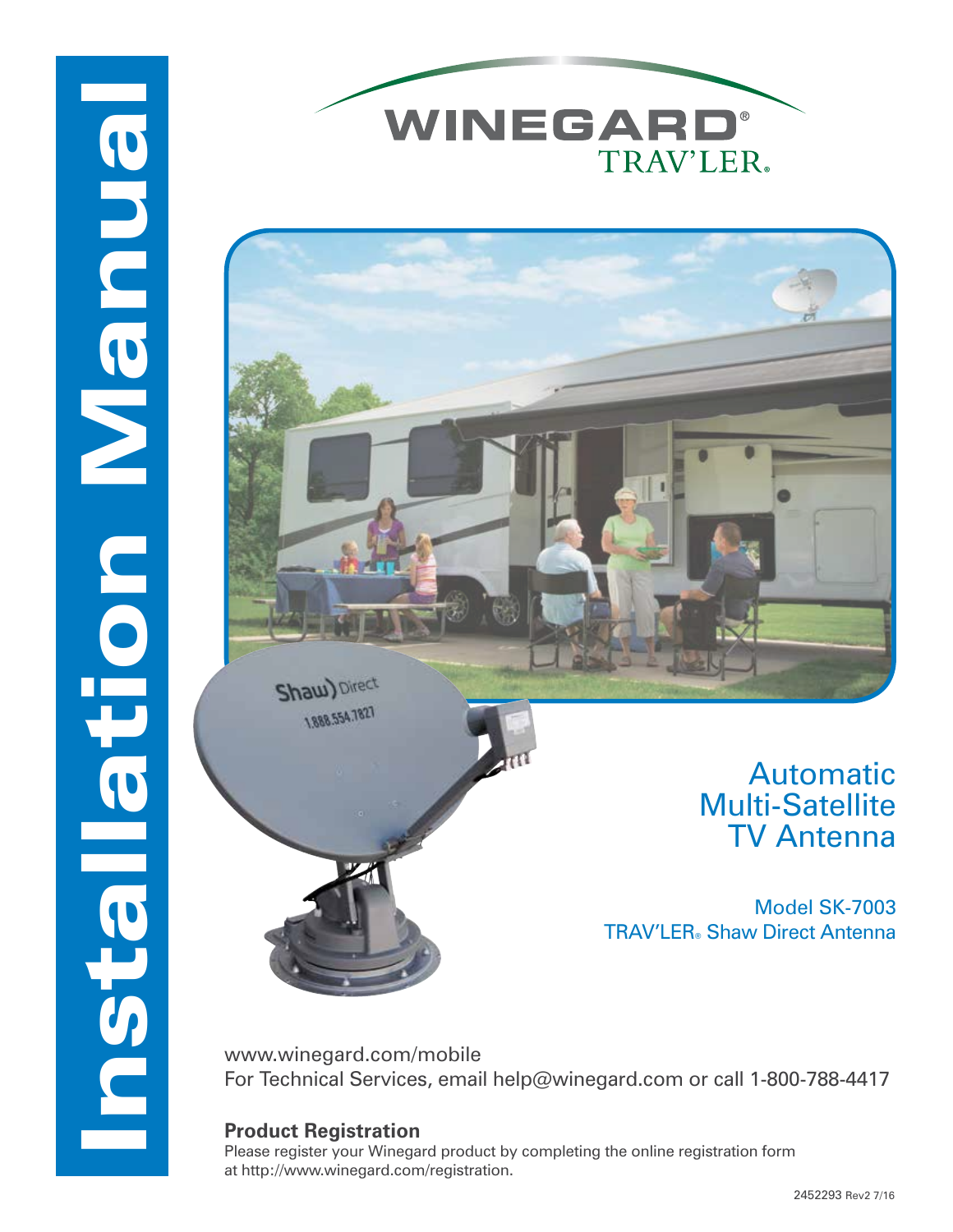### Before Installing the Antenna

You have selected the Winegard® TRAV'LER® automatic multi-satellite TV antenna. The TRAV'LER antenna will deliver the ability to view multiple satellites at the same time with unmatched signal strength, the lowest travel height on the market, maximum HD capabilities and easy to use functionality—just like you get at home. This manual provides important information on the installation and operation of your TRAV'LER antenna on an RV. Please take time to read the manual in its entirety before installing or operating your antenna.

Follow the instructions on this side if installing the TRAV'LER Shaw Direct antenna. For operation instructions, follow the instructions on the reverse side of the manual.

### **Specifications**

Depending on location and receiver type, the following satellites can be accessed with the TRAV'LER Shaw Direct antenna during automatic operation: 107°, 111°.

Height of assembled unit: 9.75" Width of assembled unit: 37" Length of assembled unit: 46"

Width of mount base: 21" Length of mount base: 24" Unit Weight: 54 pounds (assembled) Shipping Weight: 59 pounds (mount), 33.5 lbs (reflector, LNBF, & feed arm)



# Safety Recommendations

Do not attempt to install this system in the rain or under any wet conditions. Moisture may affect electronics and void your warranty.

Do not paint this antenna. Painting the TRAV'LER antenna will void your warranty.

Pay attention to the pinch points as the antenna raises. The pinch points should be labeled on the antenna (see fig. 2).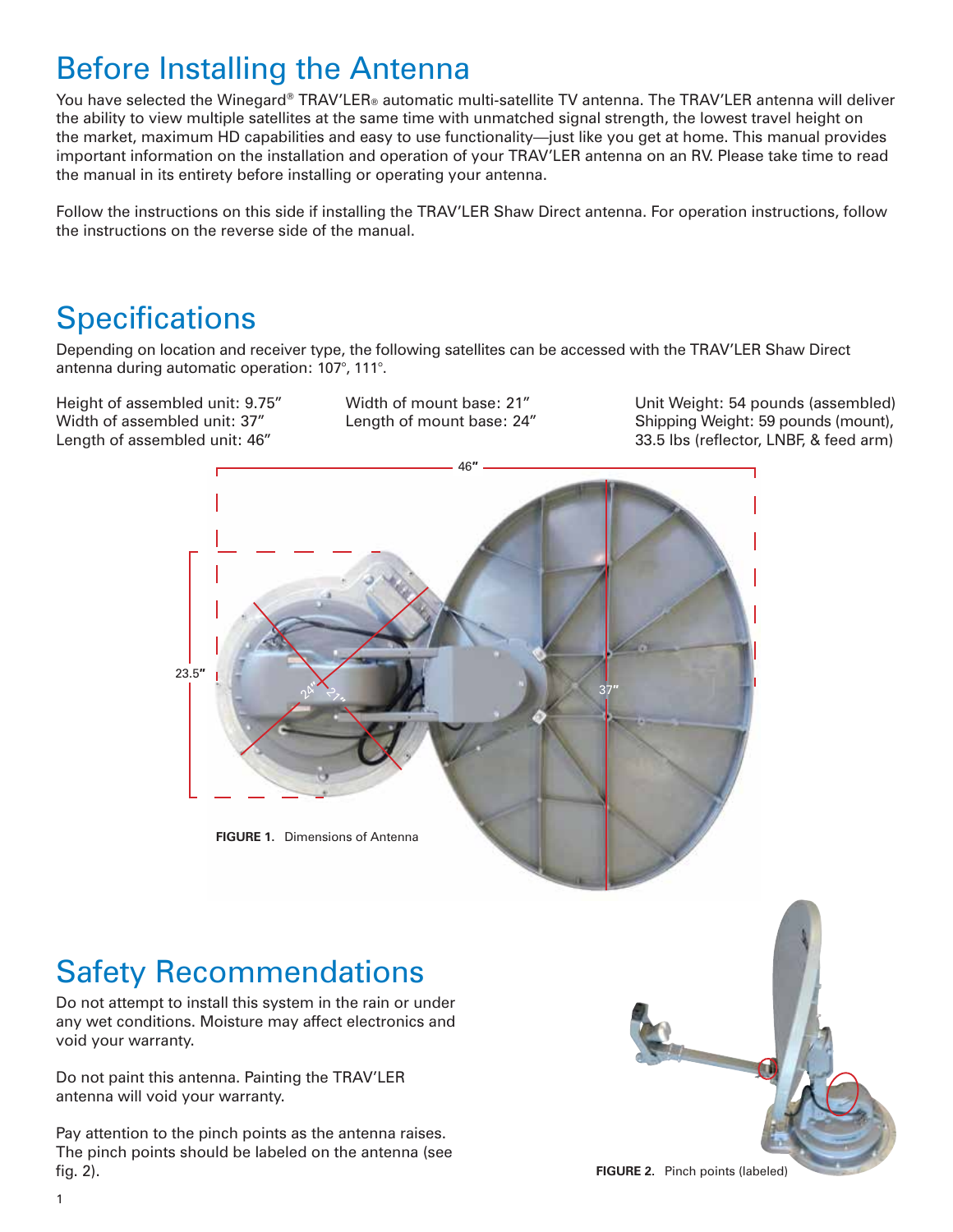### Clearance Requirements

The arm of the TRAV'LER antenna extends 33" from the center of the base and may operate only 6" above the surface to which the TRAV'LER antenna is mounted. **To ensure you have adequate clearance for the TRAV'LER antenna to safely operate, check that there are no obstructions taller than 6" within 33" of the center of the base.** 

**Also, check that there are no obstructions (such as tree limbs) above the antenna that will prevent it from raising.** At its highest point, the antenna will extend to 39" above the roof to which it is mounted (see fig. 3).



**FIGURE 3.** Range of motion for TRAV'LER Shaw Direct antenna

### Parts

Parts included with the SK-7003 are shown below. Note that the reflector, LNBF, and feed arm are packaged separately as SKA-733 and are not pictured here.

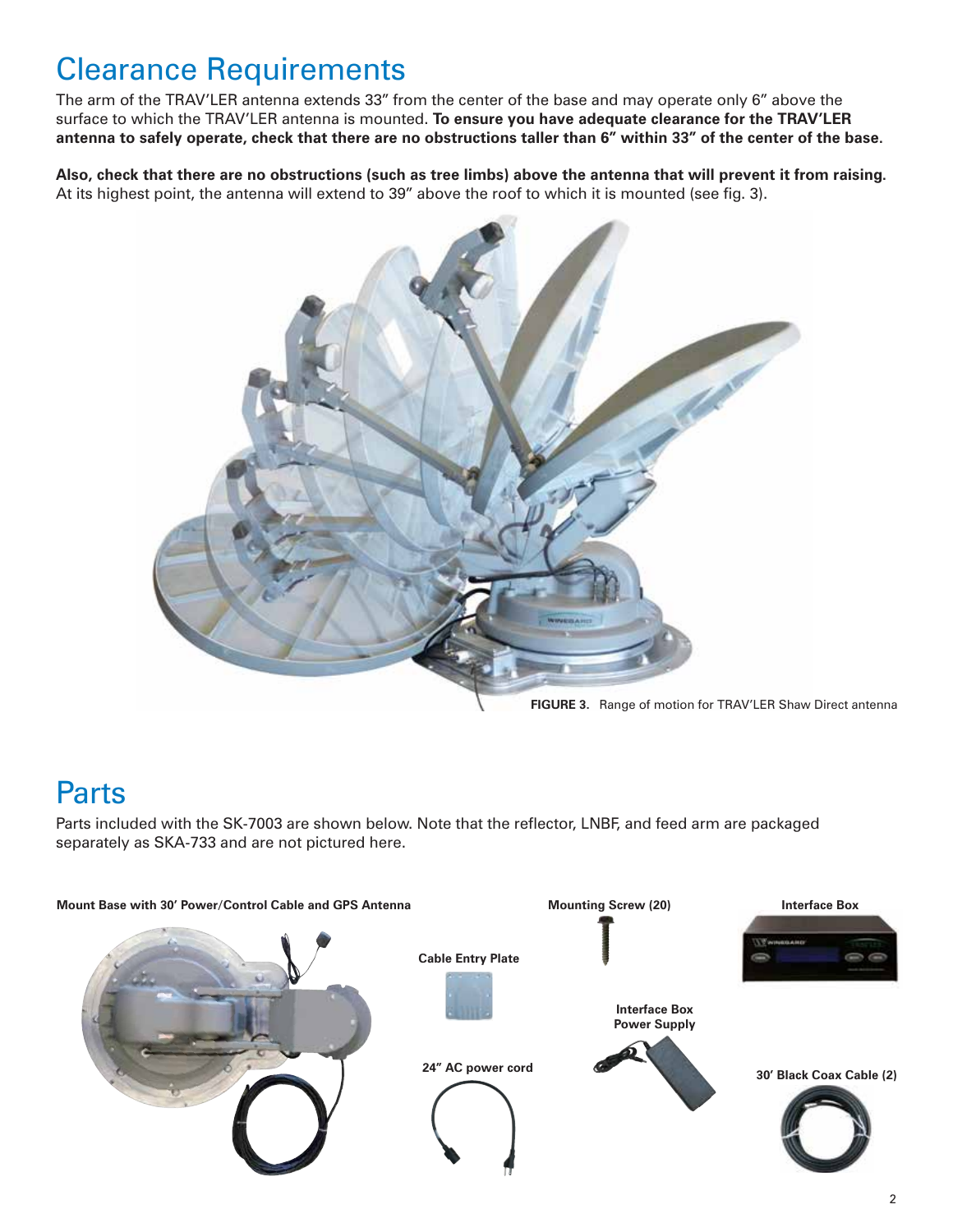## Choosing a Location for the Antenna

- 1. For best performance and to reduce signal acquisition time, park the vehicle on a level surface that is free of obstructions such as trees or large buildings. Make sure you have a clear view of the southern sky.
- 2. Before removing the TRAV'LER antenna from its box, contact your RV dealer or manufacturer. Your RV may be prewired or have a reinforced area for this system.
- 3. Then, choose a location on the roof that meets the following requirements:



**FIGURE 4.** Required roof space for antenna

- a. Offers enough support for a secure installation
- b. Allows dish to raise and rotate without interference from other roof-mounted equipment
- c. Has a minimum roof space of 46" x 37" for antenna (see fig. 4)
- d. Lacks obstructions taller than 6" mounted within a 33" radius from the center of the TRAV'LER base
- e. Has a gap of less than 3/16" between the bottom of the antenna and the roof

WARNING Do not install the antenna in a<br>WARNING location where a gap of 3/16" or more exists between the bottom of the antenna and the roof, as the antenna may damage the roof

f. Is within 5 degrees of level, or the system may require more time to locate satellites (for best operation, must be within 3 degrees of level)

### Choosing a Location for Cables to Enter the Vehicle

Once you have chosen a location for the TRAV'LER antenna, choose a location for the cables to enter the vehicle. Keep in mind the following:

- 1. The TRAV'LER interface box must plug into a well-ventilated 110 V outlet.
- 2. The 24" AC power cord must be long enough to extend from the outlet to the interface box power supply, which will then connect to the interface box.
- 3. The 30' control cable must be long enough to extend from the mount base to the interface box.
- 4. One 30' coax cable will need to be run from the mount base to each receiver inside the vehicle. Note that the provided coax cables only include a connector on one end.
- 5. Wires should not be run through the striped area (see fig. 5). Anything in the striped area will interfere with the operation of the TRAV'LER antenna and may cause damage to the object or to the antenna.



**CL-SK26**

Sold Separately

Make sure cables are long enough to reach their destination points inside the vehicle. For cable runs longer than 30', an extension may be purchased. Winegard recommends using Model CL-SK26 25' extension cable. Do not exceed 55' of cable!

WARNING Winegard is NOT liable for damage, expenses, WARNING or injury caused by improper installation.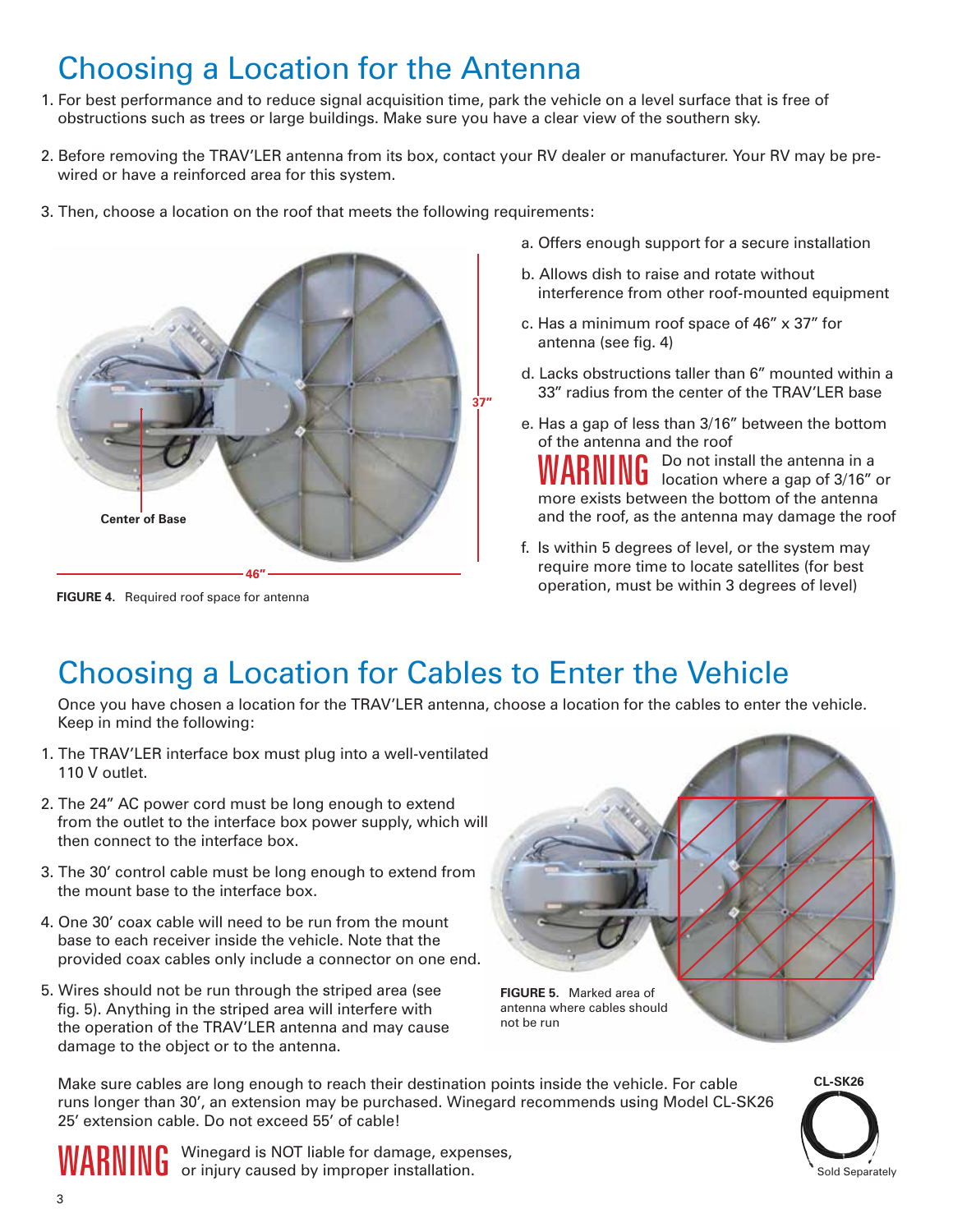### Installing the Antenna

1. Place the TRAV'LER antenna on the roof where you plan to install it. On the mount base, the transition plate is marked "FRONT" and "BACK." Rotate the TRAV'LER antenna until the front of the mount base faces the front of the RV. **The TRAV'LER antenna must be installed on or parallel to the centerline of the coach.** See figure 6.



When installing the antenna on a rubber roof, Winegard recommends using Model SKA-004 roller plate, which is designed to create a solid landing area for the roller. If not using this plate, make sure that the roller does not come in contact with any rib supports or bubbles in the roof when in operation. Failure to do so may result in damage to the roof.

**SKA-004**



2. Verify that the marked "FRONT" of the transition plate is facing the front of the vehicle (see fig. 7).



**FIGURE 7.** Marked "FRONT" of transition plate on fully assembled antenna

- 3. Mark the location where the nine screw holes will go. It is important that you can see these marks on the roof of the RV. Then, move the mount base out of the installation area. **It is recommended that you do not pre-drill the screw holes at this time.**
- 4. To prevent water from getting into the mount base, use a solid line of approved sealant to connect the marks in the shape of the base. This step *must* be completed, or the unit will fail due to corrosion. Replace the TRAV'LER antenna base.
- 5. Before using the supplied mounting screws, check with your vehicle manufacturer for any special screw requirements. Then, screw the antenna base to the roof using nine mounting screws.
- 6. Run a solid bead of sealant around the edge where the transition plate meets the roof, making sure to cover each screw head. Be careful not to get any sealant above the transition plate.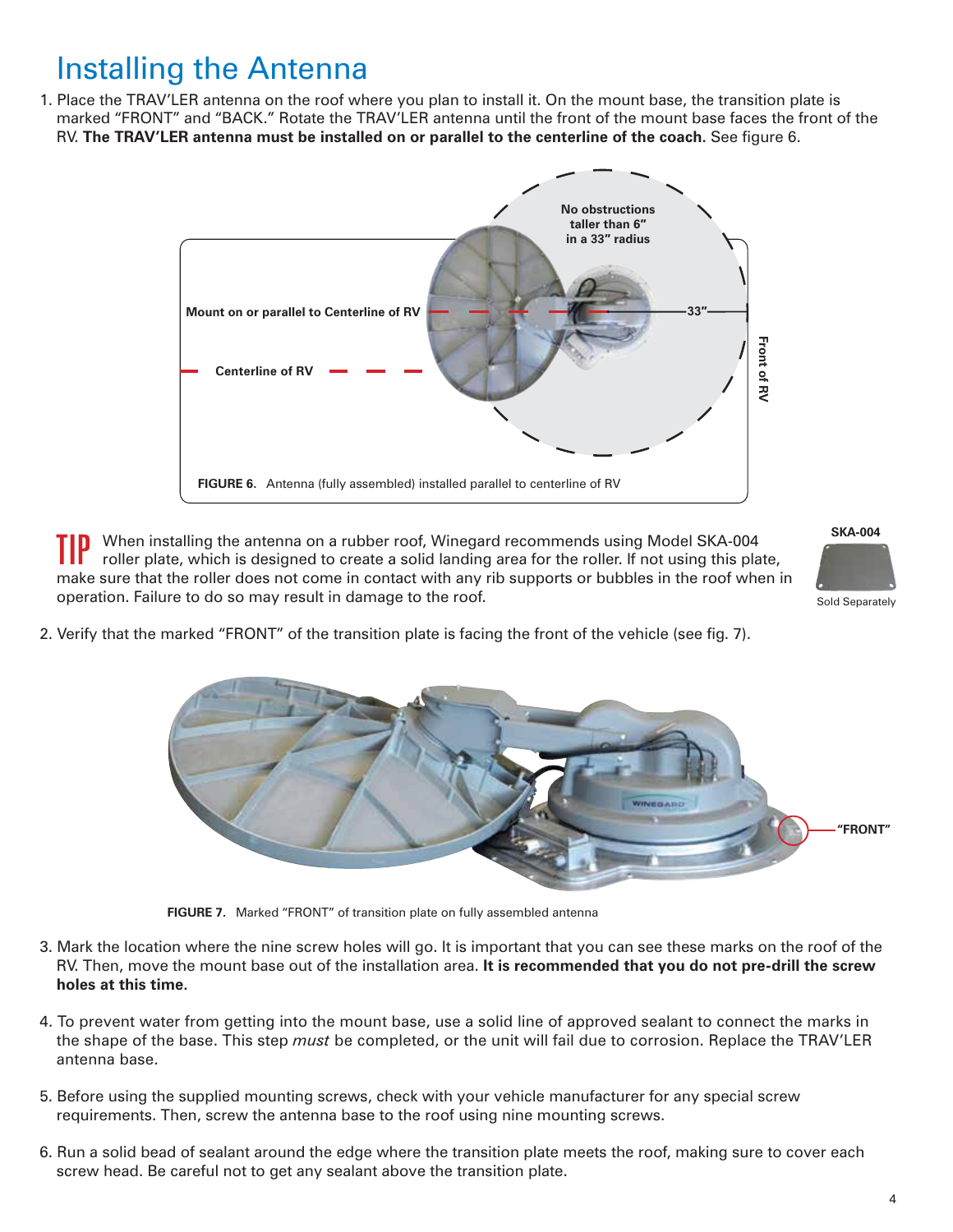### Installing the GPS Antenna

The GPS antenna is connected to the TRAV'LER antenna via a 6' cable running to port E on the TRAV'LER mount base.

- 1. To install the antenna, find an open area at least 18" from either side of the mount base.
- 2. Place a small dot of sealant at the chosen location for the GPS antenna.
- 3. Place the GPS antenna on the sealant, and press the antenna into place.
- 4. Secure any excess cable. **Do not cut the GPS cable.**

### Overall Setup

1. Drill a 1**″** hole in the roof, and push the power/control cable and coax cables through the hole. Place the supplied cable entry plate over the hole and cables, and screw the plate in place using eight of the supplied mounting screws. Seal the plate and screw holes with approved sealant (not included).

**D** Depending on the length of the cable on the roof, you may need to use cable clamps between the unit and the cable entry plate. Clamping every 12–16" should eliminate any unnecessary cable movement.

- 2. Connect the power/control cable running from the mount base to the "DC OUT/ANT. COMM." port of the interface box.
- 3. Connect the power supply to the "DC IN" port of the interface box.
- 4. Connect one end of the AC power cord to the power supply and the other end to a 110V outlet.
- 5. Connect a coax cable from the mount base to each receiver. The receiver(s) should already be connected to the TV(s). Note that the provided coax cable only includes a connector on one end.



**FIGURE 8.** Setup with fully assembled antenna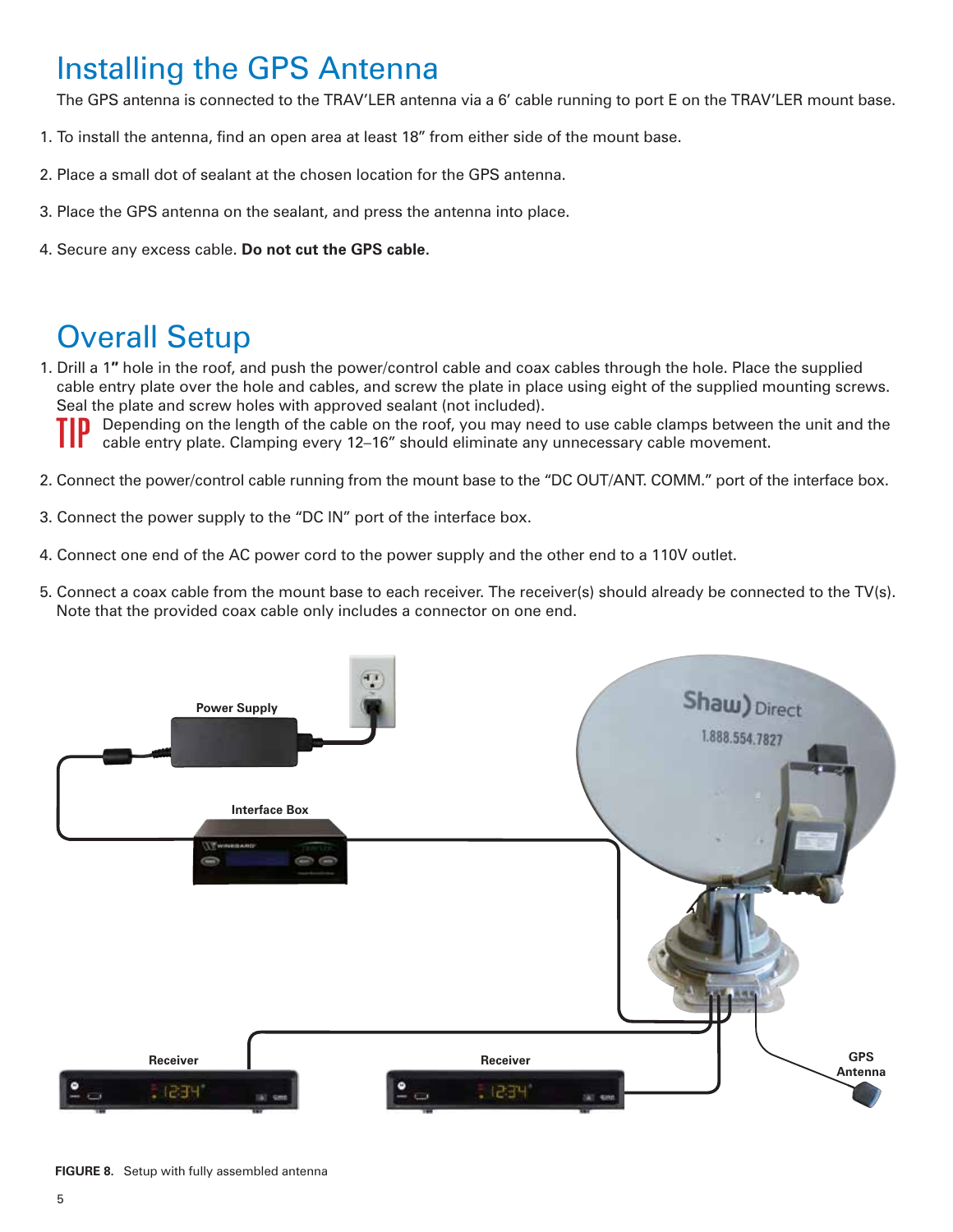## Installing the Reflector, LNBF, & Feed Arm

Note that the reflector, LNBF, and feed arm are packaged separately as SKA-733.

- 1. Press and hold "POWER" for two seconds to turn on the interface box. Wait until the interface box finishes "connecting to antenna." The TRAV'LER® antenna may enter the search routine after ten seconds. **Pay attention to the pinch points as the antenna raises!**
- 2. Wait until the antenna has at least raised to a position in which the lift arms are perpendicular to the roof. Then, press "POWER" and "SELECT" at the same time. The antenna should stop moving.
- 3. Unplug the interface box.
- 4. Insert the two longer screws into the top two holes in the front of the reflector.
- 5. Slide a wedge-shaped clamp onto each screw sticking out the back of the reflector.
- 6. Thread a nut onto each screw; make sure the nut is tight to keep the clamp from falling.
- 7. Align the two anchor posts on the back of the reflector with the two notches in the skew plate (see fig. 9). Then, set the reflector on the skew plate; the reflector should be positioned with the LNB arm at the bottom of the plate. Carefully use the clamps on the back of the reflector to hold the reflector in place (see fig. 10*A*); make sure that the thicker part of the clamp is to the outside of the reflector.



- 8. Once the top screws and clamps are in place, install the lower screws and clamps.
- 9. With the bracket mounted securely, connect the four coax cables to the mount (see fig. 10*B*).
- 10. Locate the cable tie on the coax cables that you just connected to the mount. Place the p-clamp on the cables so that it is just below this cable tie. If the cable tie is missing, install the clamp 14" from the end of the connectors.
- 11. Carefully screw this clamp to the front of the lift arm using the provided 5 /16" screw (see fig. 10*C*). Warning: Be careful not to strip out the hole for the  $\frac{5}{16}$ " screw when you replace the clamp holding the coax cables to the arm. Do not use a power tool. Do not overtighten this screw.



**FIGURE 10.** Installing reflector, LNBF, and feed arm. *A*, Reflector held on skew plate with clamps. *B*, Coax cables connected. *C*, P-clamp on lift arm.

- 12. Plug in the interface box.
- 13. Press and hold "POWER" for two seconds to turn on the interface box. Press the Power button again to stow the antenna.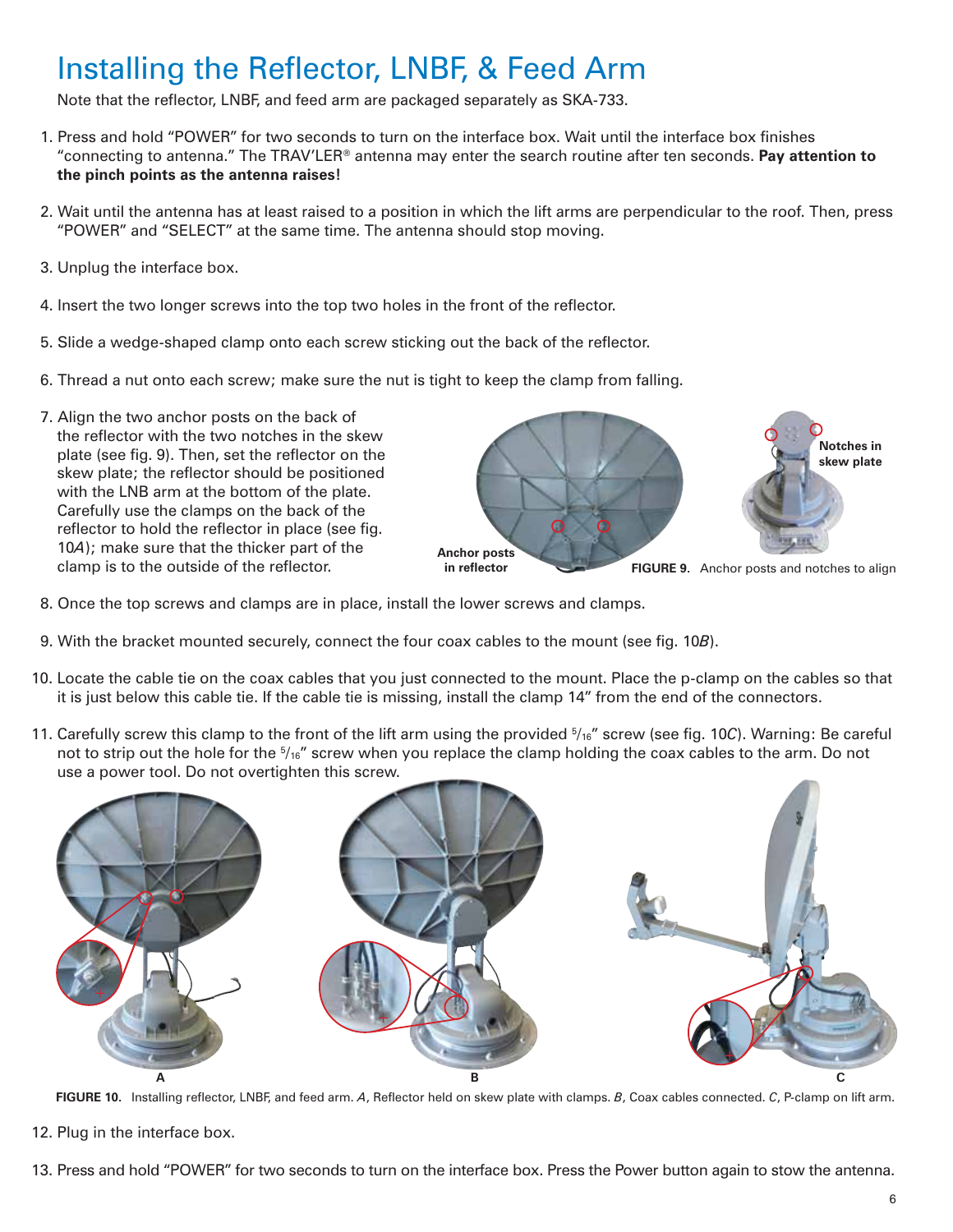#### **WINEGARD MOBILE PRODUCTS LIMITED WARRANTY (2 YEARS PARTS; 1 YEAR LABOR)**

Winegard Company warrants this product against defects in materials or workmanship for a period of two (2) years from the date of original purchase. During year one (1) of such warranty, Winegard Company will also pay authorized labor costs to an authorized Winegard dealer to repair or replace defective products. No warranty claim will be honored unless at the time the claim is made, Customer presents proof of purchase to an authorized Winegard dealer (to locate the nearest authorized Winegard dealer, contact Winegard Company, 3000 Kirkwood Street, Burlington, Iowa 52601, Telephone 800-288-8094 or visit www.winegard. com). Customer must provide proof of purchase with a dated sales receipt for the Winegard product to verify the product is under warranty. If the date of purchase cannot be verified, the warranty period shall be considered to begin thirty (30) days after the date of manufacture.

If a defect in material or workmanship is discovered, Customer may take the product to an authorized Winegard dealer for service. Customer must provide proof of purchase to verify the product is under warranty. If the product is brought to an authorized Winegard dealer for service prior to expiration of year one (1) of the warranty period and a defect in material or workmanship is verified by Winegard Technical Services, Winegard Company will cover the Winegard dealer's labor charges for warranty service. The Winegard dealer must contact Winegard Technical Services in advance for pre-approval of the service. Approval of the service is at the sole discretion of Winegard Company.

Alternatively, Customer may ship the product prepaid to Winegard Technical Services (located at 2736 Mt. Pleasant Street, Burlington, Iowa 52601, Telephone 800-788-4417). Customer must return the product along with a brief description of the problem and provide Winegard Technical Services with Customer's name, address, and phone number. Customer must also provide proof of purchase to verify the product is under warranty. If the product is returned before the expiration of the warranty period, Winegard Company will (at its option) either repair or replace the product.

This Limited Warranty does not apply if the product has been damaged, deteriorates, malfunctions or fails from: improper installation, misuse, abuse, neglect, accident, tampering, modification of the product as originally manufactured by Winegard in any manner whatsoever, removing or defacing any serial number, usage not in accordance with product instructions or acts of nature such as damage caused by wind, lightning, ice or corrosive environments such as salt spray and acid rain. This Limited Warranty also does not apply if the product becomes unable to perform its' intended function in any way as a result of the television signal provider making any changes in technology or service.

#### **RETURN AUTHORIZATION POLICY**

A Return Material Authorization (RMA) is required prior to returning any product to Winegard Company or Winegard Warranty Services under this warranty policy. Please call our Technical Services Department at 800-788-4417 or send an email to warranty@winegard.com to obtain the RMA number. Please furnish the date of purchase when requesting an RMA number. Enclose the product in a prepaid package and write the RMA number in large, clear letters on the outside of the package. To avoid confusion or misunderstanding, a shipment(s) without an RMA number(s) or an unauthorized return(s) will be refused and returned to Customer freight collect.

WINEGARD COMPANY DOES NOT ASSUME ANY LIABILITIES FOR ANY OTHER WARRANTIES, EXPRESS OR IMPLIED, MADE BY ANY OTHER PERSON. ALL OTHER WARRANTIES WHETHER EXPRESS, IMPLIED OR STATUTORY INCLUDING WARRANTIES OF FITNESS FOR A PARTICULAR PURPOSE AND MERCHANTABILITY ARE LIMITED TO THE TWO YEAR PERIOD OF THIS WARRANTY.

In states that do not allow limitations on implied warranties, or the exclusion of limitation of incidental or consequential damages, the above limitations or exclusions do not apply.

Some states do not allow limitations on how long an implied warranty lasts, or the exclusion of limitation of incidental or consequential damages, so the above limitations or exclusions may not apply to you.

This warranty gives Customer specific legal rights. Customer may also have other rights that may vary from state to state.WS-MOBWARREV3

Rev. 10/14

Winegard Company • 3000 Kirkwood Street • Burlington, IA 52601 • 1-800-288-8094 • Fax 319-754-0787 • www.winegard.com Printed in U.S.A. ©2013 Winegard Company Rev2 7/16 2452293

Winegard and TRAV'LER are registered trademarks of Winegard Company. Shaw Direct is a trademark of Shaw Satellite G.P.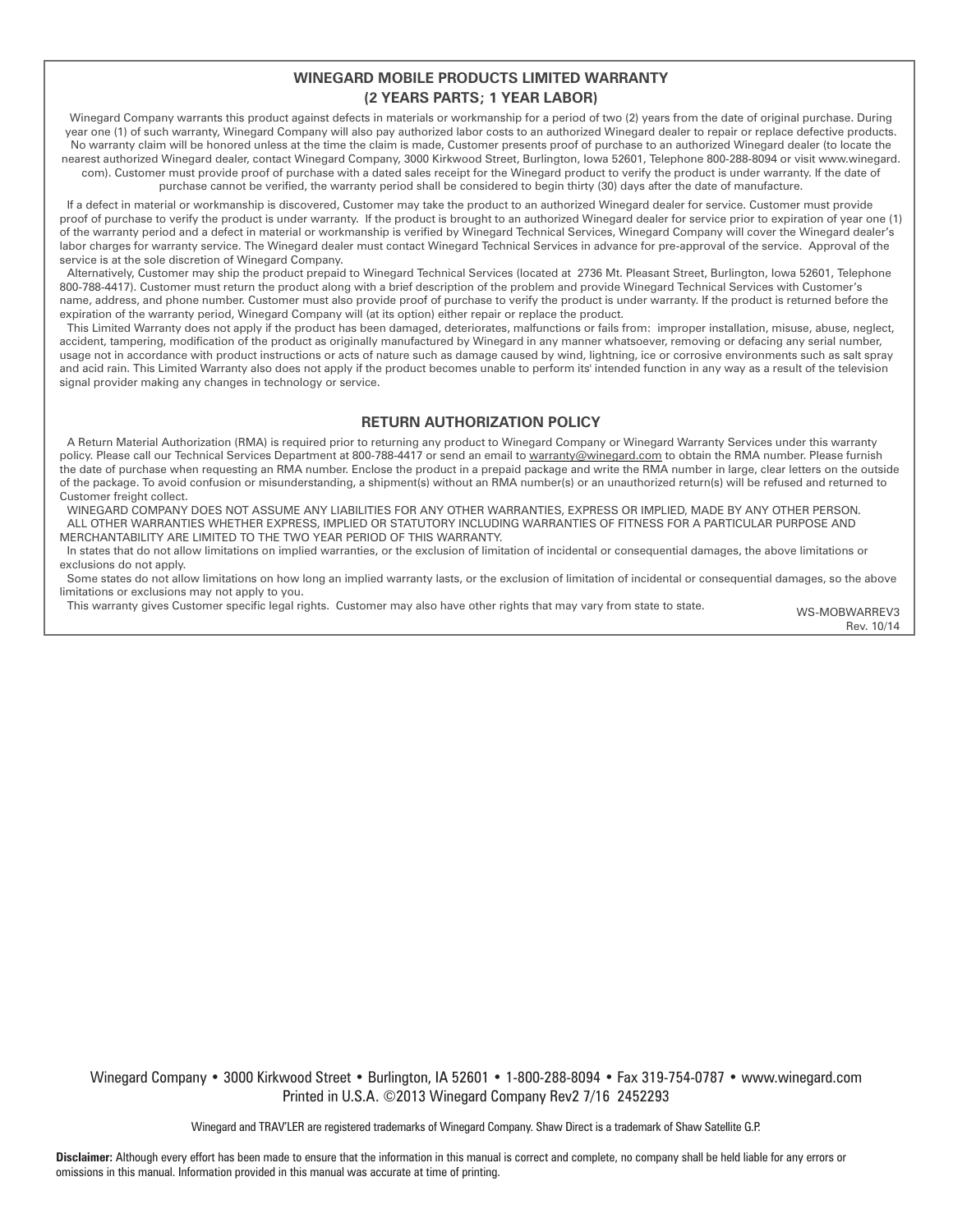To initiate a signal refresh, call 1-888-554-7827, then select "Self-Serve", "Technical Support", followed by "Signal Refresh" from the telephone menu options.

For changes to Shaw Direct programming or to purchase new Shaw Direct equipment, visit shawdirect.ca or call 1-888-554-7827.

Note that the TRAV'LER antenna will find the satellites without the receiver installed.

### Troubleshooting

| <b>WOTS YJJAJITAMOTUA</b><br><b>TON JJIW ANNETNA</b> | See emergency manual stow instructions in the operation manual.                                                                                                                                                                                                                                                                  |
|------------------------------------------------------|----------------------------------------------------------------------------------------------------------------------------------------------------------------------------------------------------------------------------------------------------------------------------------------------------------------------------------|
| <b>C MOTOR NOT FOUND</b>                             | .T144-88T-008-1 10 moo.b1speniw@qled ts t1oqqu2 lsoindoeT b1speniW tostnoO                                                                                                                                                                                                                                                       |
| $\bigcap_{k=1}^{n}$ NIKIOMIN EKKOK #####             | Contact Winegard Technical Support at help@winegard.com or 1-800-788-4417.                                                                                                                                                                                                                                                       |
| <b>NO LNB VOLTAGE</b>                                | .T144-88T-008-1 10 moo.b1speniw@qled 1s hoqqu2 lsoindoeT b1speniW 10stnoo<br>the LNBF. Check the coax connections. If these are all connected properly,<br>The TRAV'LER antenna is not seeing the required 12-18 VDC needed to power                                                                                             |
| YAWANUR ROTOM N2                                     | Contact Winegard Technical Support at help@winegard.com or 1-800-788-4417.                                                                                                                                                                                                                                                       |
| <b>YAWANUR ROTOM J3</b>                              | Contact Winegard Technical Support at help@winegard.com or 1-800-788-4417.                                                                                                                                                                                                                                                       |
| <b>YAWANUR ROTOM SA</b>                              | Contact Winegard Technical Support at help@winegard.com or 1-800-788-4417.                                                                                                                                                                                                                                                       |
| SK MOTOR RUN REVERSE                                 | Contact Winegard Technical Support at help@winegard.com or 1-800-788-4417.                                                                                                                                                                                                                                                       |
| EL MOTOR RUN REVERSE                                 | Contact Winegard Technical Support at help@winegard.com or 1-800-788-4417.                                                                                                                                                                                                                                                       |
| <b>AZ MOTOR RUN REVERSE</b>                          | Contact Winegard Technical Support at help@winegard.com or 1-800-788-4417.                                                                                                                                                                                                                                                       |
| <b>STOW UNKNOWN</b><br><b>STOW FAILURE</b>           | connected properly.<br>Check the data cable connection on the back of the interface. It may not be                                                                                                                                                                                                                               |
| <b>GEWOTS TOW TUA</b><br><b>STOW FAILURE</b>         | .anoitoutado 101 Abenta aliat it il .niaga annesta H3J'VART edt wota<br>of yil .albidev edt evom of yit ton od .bewota ton ai snnetns R3J'VART edT                                                                                                                                                                               |
| <b>SK MOTOR STALLED</b>                              | . T144-887-008-1 10 moo.b1speniw@qled ts t10qqu2<br>lsoindoel brageniW toshoo, noitourado auoivdo on ai etent al achnical<br>Something is preventing the reflector and LNBF from rotating; look for                                                                                                                              |
| <b>EL MOTOR STALLED</b>                              | . T144-887-008-1 10 moo.b1speniw@qled ts t10qqu2<br>lsoindoeT b1speniW tostnoo, noitoutado auoivdo on ai etent 11 .anoitoutal<br>Something is preventing the mount from raising or lowering; look for                                                                                                                            |
| <b>GELLED STALLED</b>                                | .T144-88T-008-1 10 moo.b1sgeniw<br>there is no obvious delaytion, contact Winegard Technical Support at help@<br>Something is preventing the mount from rotating; look for obstructions. If                                                                                                                                      |
| EL HOME FAILURE                                      | .1144-887-008-1<br>to be reset. Contact Winegard Technical Support at help@winegard.com or<br>taised or if the electronics have been replaced. The calibration may need<br>HOME position. Look for obstructions if the unit has recently been manually<br>Something is preventing the mount from raising as priments to find the |
| <b>ANTENNA CONNECTION FAILED</b>                     | connected properly.<br>Gheck the data cable connection on the back of the interface box. It may not be                                                                                                                                                                                                                           |

Weather and vehicle location can impact the ability of the TRAV'LER antenna to locate all of the required satellites. Obstructions such as buildings or tree limbs can block the satellite signals and prevent the TRAV'LER antenna from successfully locating all of the satellites during automatic operation. Make sure you have a clear view of the southern sky.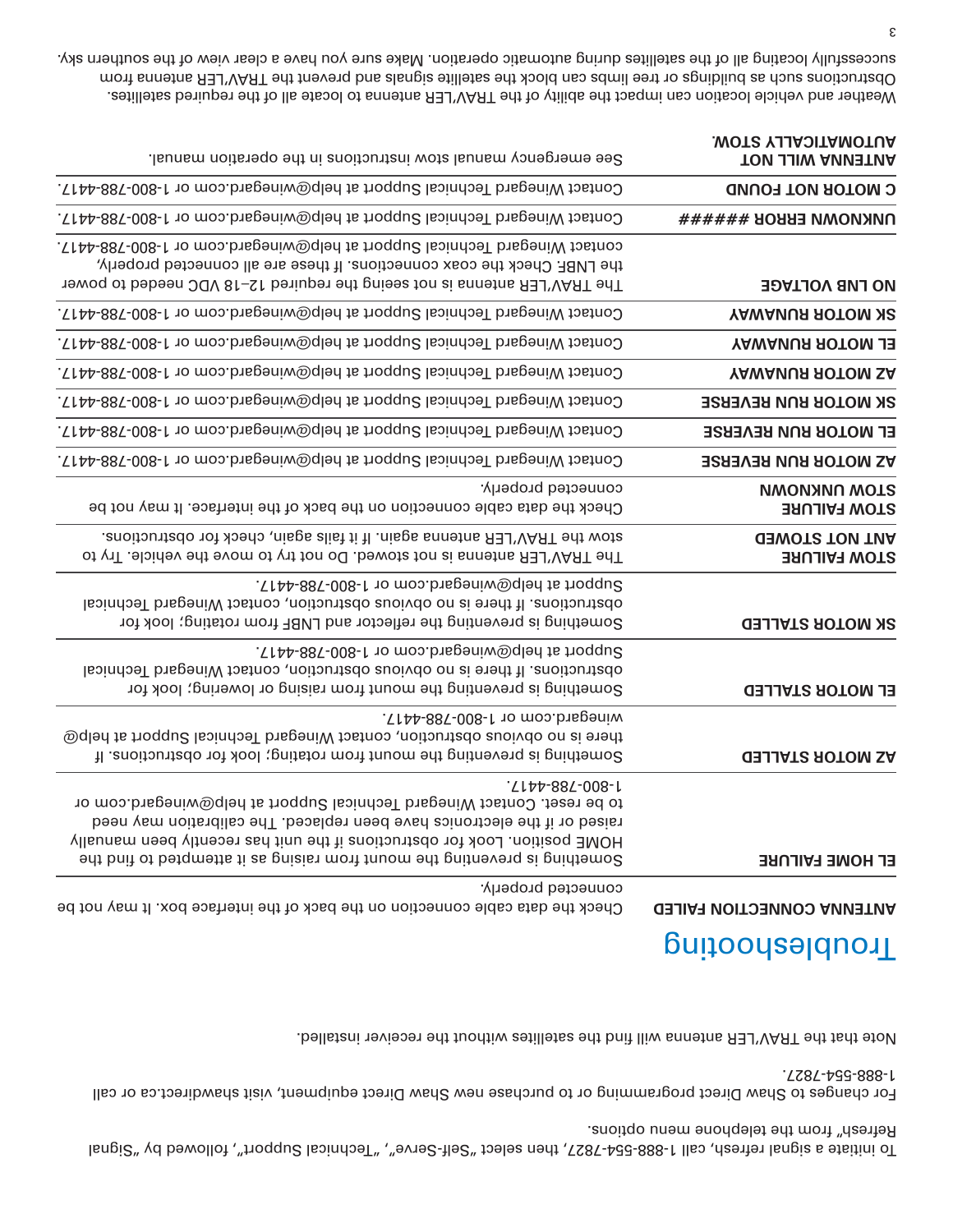## Manual Operation

The TRAV'LEB antisty is a finity and the sate that the manustors in the manuscule with mands in the manus and the manuscule and will sattled in while the manuscule manuscule will be visted in the manuscule will be visted i This function is rarely used. The instructions assume that the antenna is already in the stowed position. Note: Diagnostics and Installation menus are not required for normal operation and should only be entered by a trained professional.

2. The interface will ask if you wish to enter the user menu. Press the Select button to choose "Yes," and then press the Enter button to

confirm the selection.

5. The interface will ask you to confirm the change. Press "SELECT" to move the asterisk to "Yes." Then, press "ENTER" to

confirm the selection.

Enter button.

The TRAV'LER interface will then acknowledge which satellite has been selected. Press the

> Enter User Menu? \*Yes No

> > 1. Press and hold "POWER" for two seconds or until the TRAV'LER interface displays "POWER ON." Then, press and hold "ENTER for two seconds.

WINEGARD COMPANY POWER ON

4. In the Search menu, choose from the following: Multi-Sat Mode (normal search mode), Manual 111, Manual 107, Main Menu (returns to the user menu) or Exit (enters the search routine).

Press the Select button to cycle through satellites until the asterisk is next to the satellite you wish to find. Press "ENTER" to confirm the selection.

Multi-Sat Mode\* Manual 61

Manual ## Selected

Power OFF? oN seY\*

The TRAV'LER antenna will remain in manual mode nutil yon select

> Search Mode\* Diagnostics

6. The interface will ask if you want to turn the power off. Press the Enter button to choose "No" and start a new search for your chosen satellite. Press "SELECT" then "ENTER" to choose "Yes" and turn

3. The user menu consists of four choices: Search Mode, Diagnostics, Installation, and Exit. Press the Enter button to choose

Search Mode.

off the antenna.

"Multi-Sat Mode" again.

# Connecting the Shaw Direct Receiver

- 1. Connect your Shaw Direct receiver to the TV using the appropriate audio and video cables. (Refer to your television user manual for the best audio/video connections).
- 2. If you have not chosen a programming package for your Shaw Direct system or added this receiver to your existing Shaw Direct account, please call 1-888-554-7887 prior to using your Shaw Direct receiver to the firm,
- 3. Ensure that your Shaw Direct receiver is connected to power.
- 4. Locate the coaxial feed coming from the TRAV'LER system.
- 5. Connect the satellite feed to the coaxial input labeled with the symbol of a satellite dish.
- 6. Power on the Shaw Direct receiver and television. If your TRAV'LER system is properly tuned and receiving signal, the satellite dish icon on the front of the Shaw Direct receiver will be highlighted in green.

If the TRAV'LER system is stowed or not tuned to the Shaw Direct satellites, the satellite icon on the front of the Shaw Direct receiver will appear in red. Turn on the TRAV'LER unit or troubleshoot as needed to reachieve positive signal.

If your Shaw Direct system is disconnected from power for an extended period of time or has been recently moved from another location, you may need to have your Shaw Direct system reauthorized. This can be determined when you receive a green (positive) signal but cannot receive video on a subscribed channel.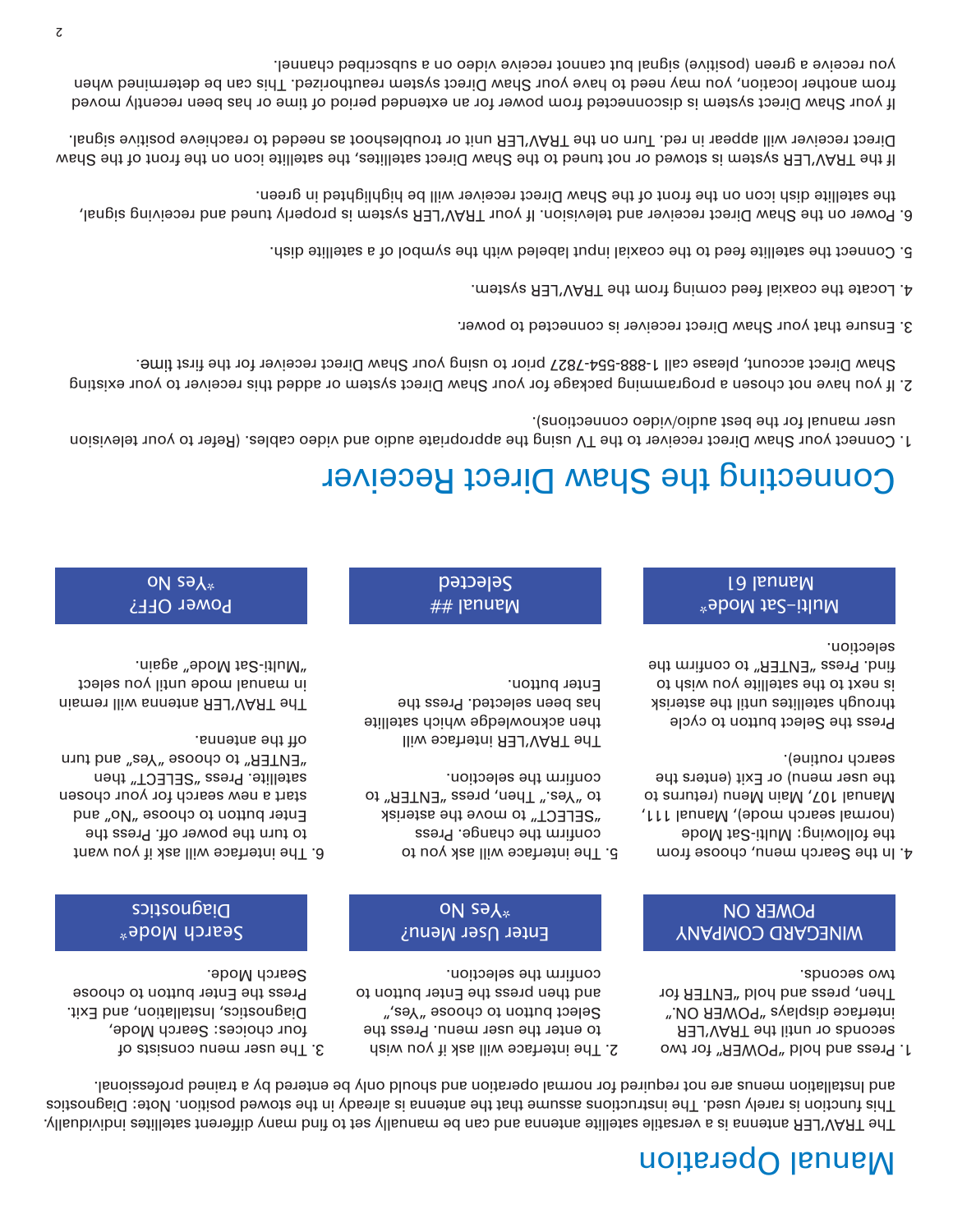### Automatic Operation

The TRAV'LER antenna offers a simple one-button operation. Simply press "POWER," and the antenna will automatically begin searching for satellites. The instructions assume that the antenna is already in the stowed position.

2. Once the unit has been powered on,

release "POWER."

connecting to antenna

5. The antenna will find its home position and begin to look for a satellite. Upon finding a satellite, the antenna will fine-tune or "peak" on

the signal.

LG Shaw Direct Home EL...

> 1. Press and hold "POWER" for two seconds or until the TRAV'LER interface displays "POWER ON."

WINEGARD COMPANY POWER ON

4. The TRAV'LER antenna will enter the search mode as part of its normal operation and will display "Searching" on the bottom line.

LG Shaw Direct Searching...

7. Continue to page 2 if setting up the receiver for the first time or if setting up the receiver after moving the receiver from the house to the RV. If the receiver is already set up in the RV, you are now ready to watch TV!

### User Menu

The interface includes a user menu for some advanced features. The options most commonly used are the ability to change the dish type, check software/hardware versions, change desired satellite configuration, or manually move the dish. WARINING all instructions when entering the user menu for manual operation. See page 2.<br>WARINING Interiorer use of the user menu could cause damage to the TRAV'LER antenna and/or vehicle. Follow

### Ready to Travel?

The TRAV'LER antenna is not meant for use while traveling. To stow the unit when you are ready to travel, press "POWER" one time. The unit will stop what it is doing and return to the stowed position. The TRAV'LER interface will not turn off unless the TRAV'LER anetnna is successfully stowed. Visually inspect that the antenna is in the stowed/ travel position before traveling. Do not move the vehicle until the TRAV'LER antenna is stowed.

### Emergency Manual Stow

If unable to stow the TRAV'LER antenna, it may be necessary to use emergency manual stow. Emergency manual stow is meant as a last resort and is not meant for common usage! To use emergency manual stow, unplug the interface box. Then, remove the black plastic bolt from the back of the mount. Insert a 5/16" socket extension into this auxiliary drive. Turn the auxiliary drive clockwise to lower the unit. Do not use a drill!

### Emergency Power Off

The antenna comes with an emergency power off feature. To activate it, press and hold "POWER" and then press "SELECT" while still holding "POWER". The TRAV'LER antenna will stop and turn off. If the emergency power off feature is used, the antenna may not be in a safe booking or travel. Do not move the vehicle until the stowed.

TIP To turn off the power to the TRAV'LER and enter the antenna has locked onto satellites, press "POWER" and "SELECT" at the same time.

LG Shaw Direct Ready: Multi-Sat

3. The interface screen will display the type of satellite dish on the

top line.

6. In automatic search mode, the TRAV'LER antenna will lock onto two different satellites: 111° and 107°. The antenna will display an asterisk for each satellite found.

LG Shaw Direct \*111 \*107

Before traveling, make sure to press "POWER" and wait for the antenna to start to power up; then press "POWER" again to initiate the stow sequence. See below for information on stowing before traveling.